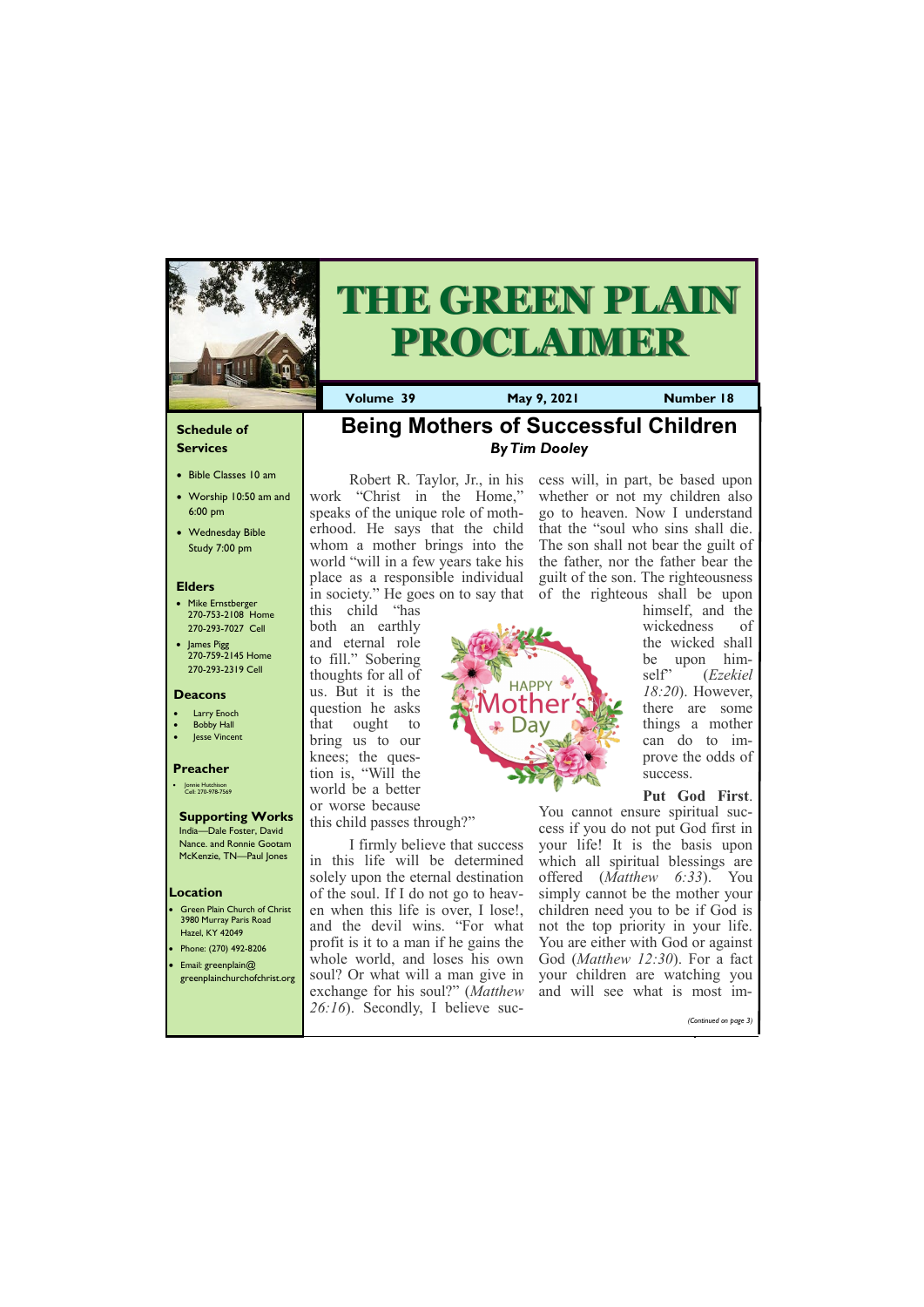## NEWS AND NOTES

*REMEMBER IN PRAYER: Green Plain members*: Faye Travis, Peggy Jarvis, Rex Enoch, Mary Crutchfield, Joanne Barnes, Maxine Pool, Hayes and Marjorie Grady, Jim Fielder, Griselda Adams, Larry Enoch, Carolyn Byars, and Mary and Jim Lowrie.

*Family and Friends:* Helen Tidwell, Jenne Pool, Teresa Tacker, Betty Pond, Bryan White, Meredith Enoch, Kenneth Mizell, Janice Canter, Andrea Phillips, Donald and Dorothy Cook, Sandra Cook Downs, Kevin Smith, Dale Pentecost, Jaime Aguavo, Jr., and Brett Wyatt. Kerry Thompson (Ann & Dave's son) is recovering from surgery. Please let us know of those who have improved or any one who needs to be added to this list.

- **OUR SYMPATHY** is extended to Mary Vincent at the passing of her brother, David Hughes this past week. Please keep this family in your prayers.
- *RETURN ING TO REGULAR SERVICES TODAY!* Today we return to our prepandemic schedule of Bible classes and worship services. Bible classes at 10:00 am; morning worship at 10:50 am, Sunday evening worship at 6:00 pm and Wednesday Bible study at 7:00 pm. Masks and social distancing are still to be practiced and other safety measure remain in effect. It was good to see so many back at services this past Sunday.
- **PANTRY ITEMS May 2021: 2—Paper Towels; 9—Sweet Pickles 16—Canned Beets; 23—Creamed Corn; 30— Spaghetti.** Please bring any additional items you wish for the "blessing box" which is located next to the breezeway on the north side of the building.
- **May 2021 Anniversaries:** 16-Charles & Betty Enoch **Birthdays:** 19-Peyton Smith; 24- Charles Enoch; 27-Ann Thompson; 29-Mary Vincent. If we have left anyone out please let us know.
- **Study the Bible in Your Own Home.** Enroll in a Completely **Free Bible Correspondence Course.** Send your name, complete mailing address and phone number to: Green Plain church of Christ—3980 Murray Paris Road—Hazel, KY 42049 or enroll online at *http://greenplainchurchofchrist.org* or email *greenplain@greenplainchurchofchrist.org.*

# **Page 2**

**ONLINE SPIRITUAL RESOURCES Gospel Broadcasting Network https://gbntv.org/**

**World Video Bible School https://store.wvbs.org/wvbs-splashpage.html**

> **A Bible Answer https://abibleanswertv.org/**

> > **Good News Today http://gnttv.org/**





*AM:* **"Keep Your Battery Charged"** *PM:* **"Jesus' Mother, Mary"**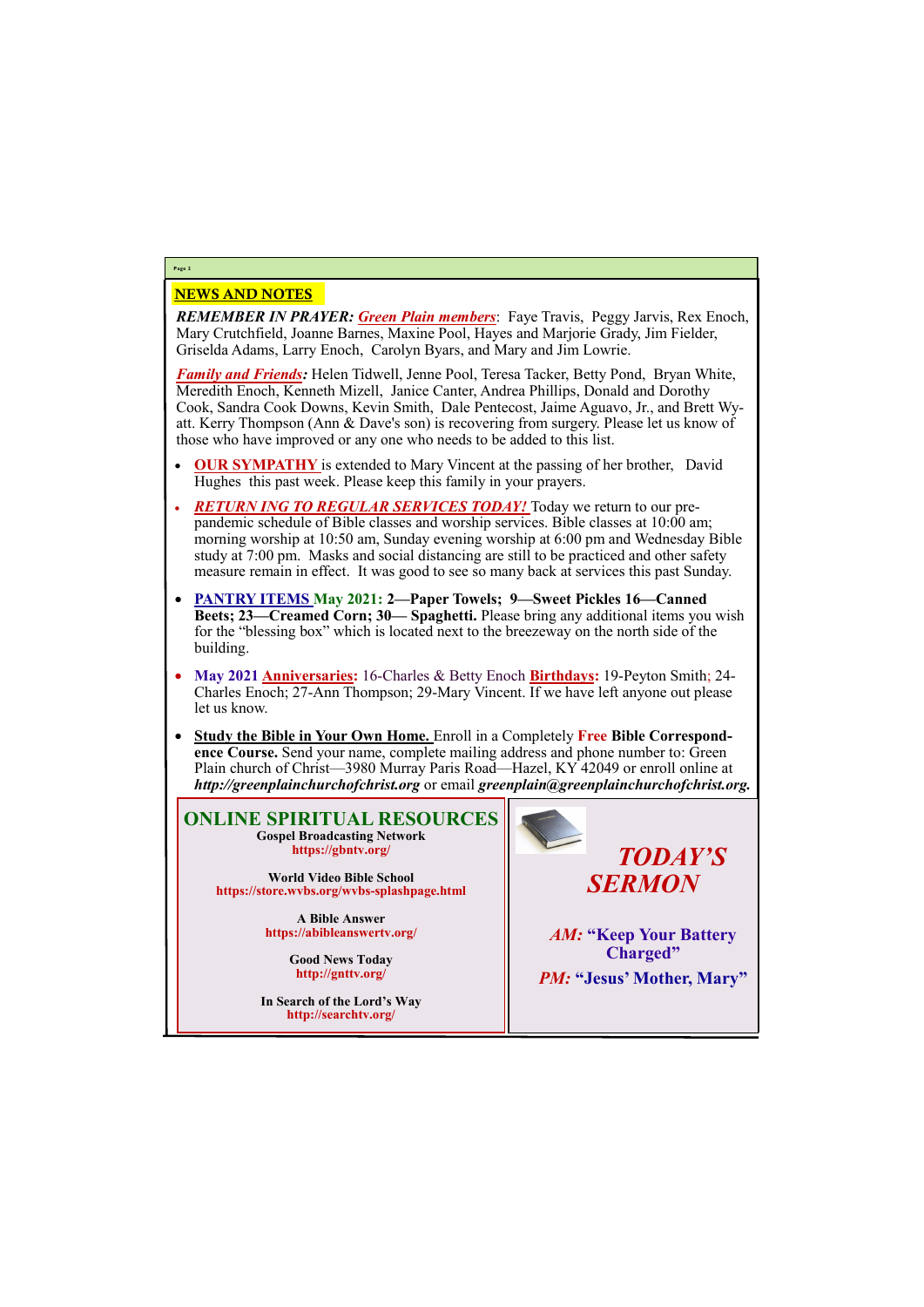**Page 3**

portant to you. You cannot serve both God and physical things (*Matthew 6:24*). In other words what takes priority in your life? Whatever it is will most likely be what your children will emphasis as well.

**Love Your Husband**. Your children need to know that you love your husband (*Titus 2:4*). Much of what they will seek in their own relationships will be heavily based upon what they see at home. When they see their mother disrespect and dishonor their father it will have a profound affect on their understanding of marriage and the home. Show them you love their father!

**Love Your Children**. It seems odd to many of us that mothers would have to be told this (*Titus 2:4*). But the fact is that society has conditioned us to be so selfish that many young women have no idea how to be the sacrificial Christian mothers, or physically caring mothers, their children need. This means they need nurturing, discipline, and structure. This child is meant to be your BFF. You're a loving Christian mother first and foremost!

**Drag Them To Church**. If the first three things we have talked about here are in place this will not be an issue. When you became a Christian you made a commitment to God and your desire to go to heaven supersedes every other aspect of your life. So you are faithful to the assembling together of the saints (*Hebrews 10:25*). Your children grow to understand the importance of Bible Class and worship, they receive supplemental instruction in God's Word, and they build relationships with other Christians of all ages. They will learn to love the church if you love the church!

**Teach Them The Word**. In the aforementioned suggestion I said that Bible Classes are supplemental. Because it is not

the churches primary responsibility to raise your child in the way they should go, spiritually speaking. The instruction of *Deuteronomy 6:7, 11:19* is worthy of our consideration, "You shall teach them diligently to your children, and shall talk of them when you sit in your house, when you walk by the way, when you lie down, and when you rise up." The sad fact is the Israelite people failed to do this and it lead to their demise. Sadder yet is that we haven't learned from their mistake. None of us are as diligent with this imperative as we need to be!

**Pray! Pray with them.** They need to see you pray, they need to hear you pray, and they need to know how to communicate with the Father of their souls! Pray for them. The effective, fervent prayer of a righteous [mother] avails much" (*James 5:16*).

No mother can guarantee the spiritual success of her children. When the end of time comes each individual will stand before God and give an answer to Him for the way they have lived, for their own individual decisions (*Romans 14:10–12*). The admonition of Paul to Timothy seems appropriate here: "Take heed to yourself and to the doctrine. Continue in them, for in doing this you will save both yourself and those who hear you" (*1 Timothy 4:16*).

Are you the kind of mother you need to be, that your children need you to be, that God wants you to be? Will the world be a better or worse because your child passes through it? Take honest stock in your relationship with God and your family. Do what you need to do and what they need you to do.

—Mother and Children - [Church of Christ Articles](https://churchofchristarticles.com/blog/administrator/mother-children/)

#### *(Continued from page 1)*